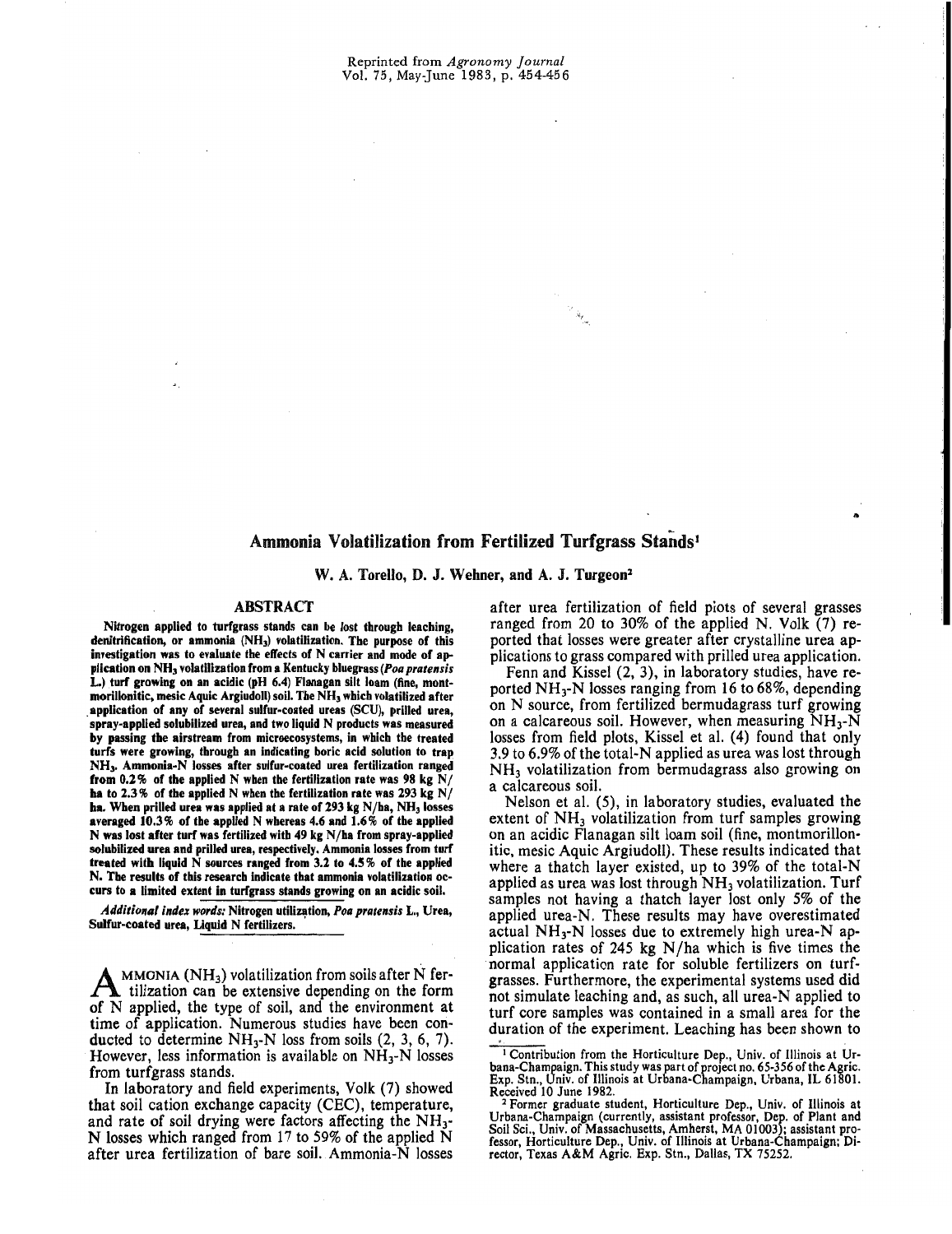have an effect on the extent of  $NH<sub>3</sub>$  volatilization.<sup>3</sup>

**5** 

The home lawn care industry relies heavily on the use of solubilized urea and other liquid N sources for fertilization. In many situations, no irrigation is applied after fertilizer treatment. The potential for ammonia volatilization is increased when these materials are not washed into the soil (7). This study was undertaken for these reasons and because research results have differed in estimations of the amount of ammonia volatilized from turfgrass stands. The purpose of this research was to: 1) determine the extent of ammonia volatilization after fertilization of turf growing on an acidic Flanagan silt loam soil with urea and other urea-based fertilizers, and 2) determine the effects of mode of fertilizer application upon NH3 volatilization. Newly developed, turfgrass microecosystems were used to measure NH3 volatilization in these studies. The results from preliminary volatilization experiments using the microecosystems<sup>3</sup> agreed well with field studies conducted by other researchers (4).

## MATERIALS,AND METHODS

The turfgrass microecosystems employed in this study are described in detail by Branham.4 These systems were composed of a brass media base to hold the turfgrass sample, a glass atmospheric chamber covering the base, and a trapping system to collect volatilized ammonia. The brass media base was fitted with a ceramic plate and connected to a vacuum pump (400 milibar tension) so that leaching could be simulated. Air flowed through the atmospheric chamber at a rate of 4 L/min resulting in 6.7 volume changes per hour. The airstream exiting the atmospheric chamber was passed through three boric acid traps to collect volatilized ammonia. The six microecosystems used in this research were housed in a growth chamber which provided 0.204 W m<sup>-2</sup> light irradiance with a 12-hour daylength. The temperature inside the microecosystems was held at a constant  $24 \pm 1.8$  C.

The NH<sub>3</sub> trapping efficiencies for the six turf microecosystems ranged between 95.1 and 103.0% recovery of added  $NH<sub>3</sub>$ . Standards of NH<sub>3</sub> for efficiency tests were prepared by slowly dripping 1.0 N KOH into a 50-ml beaker containing a known amount of  $(NH_4)_2SO_4$  within each enclosed atmospheric chamber. Ammonia librated and trapped within the boric acid traps was then quantified by titrating with 0.0462 N  $H_2SO_4$ .

For all experiments, turfgrass samples were taken from a 'Kenblue' Kentucky bluegrass *(Poa pratensis* L.) stand growing on a Flanagan silt loam soil with a pH of 6.4. Total soil N was 0.27% and total C by dry combustion was determined to be 5.9%, Turf samples used in this research measured 30  $\times$  30  $\times$ 5 cm ( $1 \times W \times D$ ). The turf had not been fertilized during the previous 8 years. No volatilized ammonia was detected in nonfertilized controls run at the beginning of the research project. Turf samples were either taken directly from the field and placed in the microecosystems or placed in a greenhouse for future transfer to the microecosystems. Within an experiment, all samples were handled uniformly. After a 24·hour equilibration period and an application of 600 ml distilled water to each microecosystem, an experiment was initiated by the application of fertilizer treatments. Granular fertilizers were applied by hand while liquids were sprayed on the turf with a misting bottle. Once an experiment started, subsequent irrigations and mowings (3.5-cm height of cut) occurred every 3 days.

The boric acid traps (1.5 N boric acid) were checked daily for changes in color during an experiment. A titratable change in color resulted when 0.2 mg or more of N was collected from a microecosystem. An experiment was terminated when the interval between titrations exceeded 2 days. Four separate experiments were conducted. Data from each experiment were subjected to an analysis of variance and LSD values calculated where appropriate.

#### *Experiment No. I*

In this experimen<sup>t</sup>, sulfur-coated urea supplied by Lakeshore Equipment Co. (36-0-0, 28% dissolution rate, manufactured under license by the Tennessee Valley Authority) was compared to sulfur-coated urea supplied by Canadian Industries Limited  $(32-0-0, 30\%$  dissolution rate) and prilled urea for loss of NH<sub>3</sub> through volatilization. All treatments were applied at the rate of 293 kg N/ha. Each treatment was replicated twice. This experiment lasted 21 days.

#### *Experiment No, 2*

The amount of NH<sub>3</sub> volatilized from turf fertilized with sulfur-coated urea materials manufactured by the Tennessee Valley Authority with 7-day dissolution rates of 18, 27.3, and 37.5% was determined. Each treatment was applied at the rate of 98 kg N/ha and replicated two times. The experiment lasted 14 days.

#### *Experiment No.3*

The amount of ammonia volatilized from turf samples fertilized with either prilled urea or spray-applied solubilized urea was determined. The rate of fertilizer application was 49 kg N/ ha. Spray treatments were applied in a volume of 1629 L/ha. Three replications were utilized in this experiment which lasted 10 days.

#### *Experiment No.4*

Two popular liquid N sources that are used in the lawn care industry were applied to turf samples and the volatilized ammonia was collected and quantified. One source was a Jow molecular weight, water soluble, ureaformaldehyde reaction product containing approximately 50% free urea with the remainder being methylol and soluble methylene urea (analysis 30-0-2, trade name Formolene, Hawkeye Chemical Co.). The other liquid source was a suspension fertilizer product consisting of low molecular weight, water-soluble, and water-insoluble urea· formaldehyde reaction products in which 35% of the N is free urea (analysis 17-0-0, trade name Fluf, W.A. Cleary Chemical Co.). The first product will be referred to as methylol urea while the second product will be referred to as suspension UF. Both materials were applied at the rate of 49 kg/ha of N to three replicate turf samples.

## RESULTS AND DISCUSSION

#### *Experiments No.1 and* 2: *Sulfur-Coated Urea*

There were negligible losses of ammonia from turf samples that had been fertilized with any of the S-coated urea (SCU)-N sources (Table 1). Even when applied at a rate (293 kg/ha, Exp. No.1) three times that which is normally used for sulfur-coated urea on commercial areas, only 1.1 to 2.3% of the N was lost as ammonia compared with a 10.3% loss from urea·fertilized turf. Experiment No.1 was terminated after 21 days because only small amounts of  $NH<sub>3</sub>$  were being collected in the boric acid traps. After the 10th day of the experiment, the traps were sampled every 3 days. However, slight color changes occurred up to the 21st day indicating that long-term studies might reveal more extensive  $NH_3-N$ losses from sulfur-coated urea-fertilized turf.

In Exp. No. 2, the sulfur-coated urea having the highest dissolution rate exhibited a significant increase in  $NH<sub>3</sub>$ 

<sup>&</sup>lt;sup>3</sup> Torello, W.A. 1981. Ammonia volatilization and urease activity in turf. Ph.D. Thesis. Univ. of Illinois, Urbana.<br><sup>4</sup> Branham, B.E. 1980. Development of a microecosystem for deter-

mining the fate of pesticides in turf. M.S. Thesis. Univ. of Illinois,<br>Urbana.